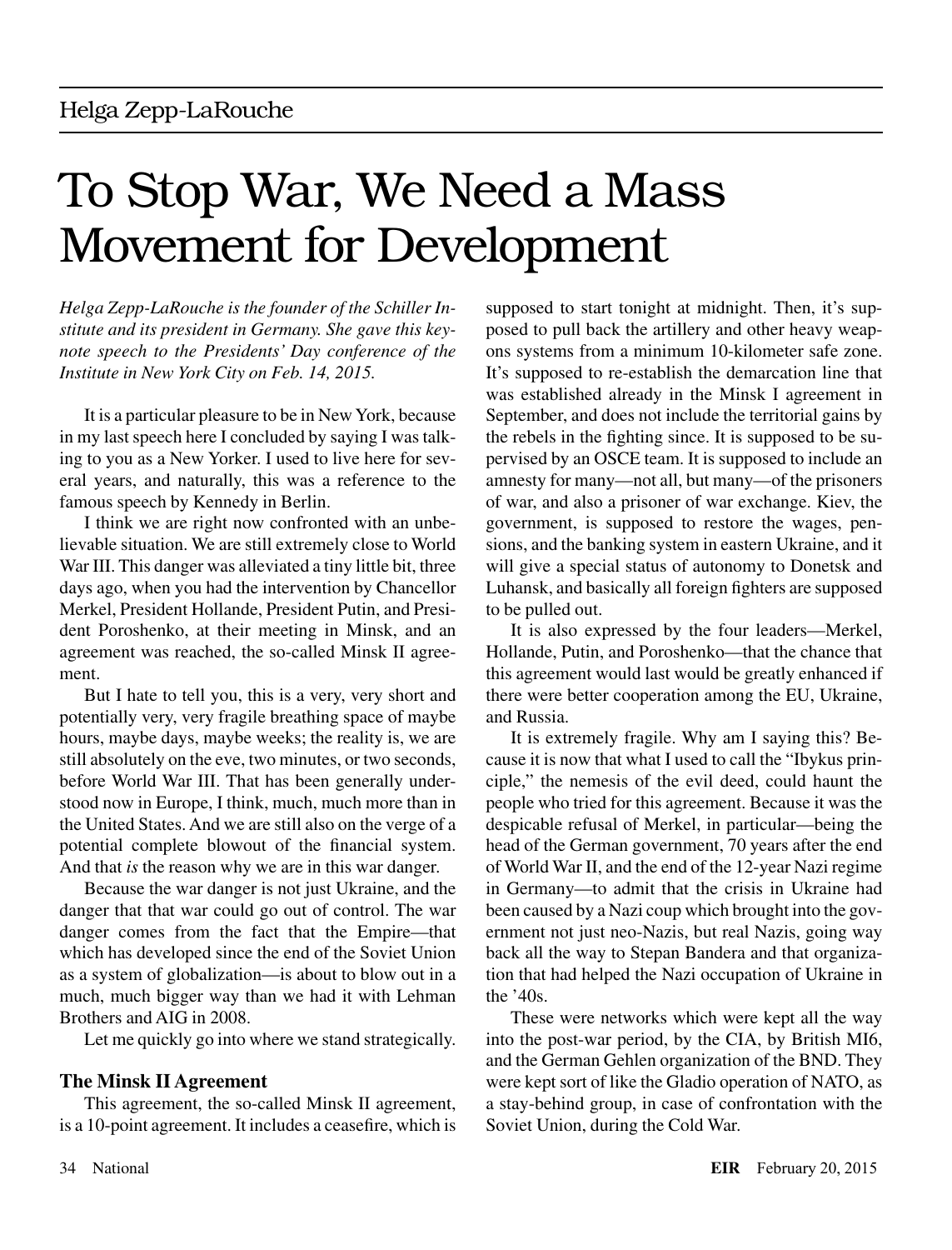

*Helga Zepp-LaRouche addresses the conference in New York City, Feb. 14, 2015: "The brainwashing which has been done to the American people and to the European people is unbelievable!"*

Now, these were considered "good Nazis" because they were owned by the West; but then, in the evolution of the Maidan in 2014, they made a coup on the 21st of February, and that was recognized by Germany, France, the United States, the British, the EU—they all went along with it, and they all pretended that this Ukrainian government was a legitimate government and that it was okay to work with them.

It happens to be the fact that *immediately* after the Minsk II agreement was announced, Dmytro Yarosh, the head of the Right Sector, and other members of these Nazi groupings (which are in the National Guard, and several independent battalions in the Ukraine militia), announced that they will not endorse the Minsk II agreement, but will keep fighting.

These people have the ability to wreck that fragile Minsk II agreement, because they are Nazis, and they are well-equipped, and they are being better equipped by the United States, right now. Because as the Minsk agreement was being negotiated, Lt. Gen. Ben Hodges, who's the head of the U.S. Army Europe, announced that he will continue arming these people, training them, obviously for the war against the "rebels" in the East, and potentially beyond that.

This is a situation which must stop. Because if this is not ended, if these Nazis are not disarmed, and if those people who are backing them are not blamed and made to take responsibility, this has the potential of blowing up into World War III.

Victoria Nuland, Assistant Secretary of State for European and Eurasian Affairs, has been all along the backer not only of these Nazi networks, but also of the man she calls "Yats," the so-called Prime Minister of Ukraine. You all remember this famous discussion she had on the phone, which was then taped, with the U.S. Ambassador in Kiev, Geoffrey Pyatt, in which she said these famous words, "F\*\*\* the EU," meaning that they wanted to go ahead and put in their property, Arseniy Yatsenyuk, to the disadvantage of the German project, Vladimir Klitschko. Everybody was shocked and made a spectacle that Nuland had used such vulgar language, while the real scandal was that she was caught red-handed interfering into the internal affairs of a sovereign country by imposing this "Yats," who is backing all these people from the Right Sector, and other Bandera networks.

So, you have something which potentially can become the tragedy of extinction of mankind, if this is not cleaned up.

We have published a big dossier<sup>1</sup> on this, which I want you to read, and really help us to get the Congress to investigate this, because this is right now the Achilles' heel of the further existence of civilization.

# **Whirlwind Diplomacy**

I just now returned from a two-week trip to Germany, and also Denmark, where I had a series of events, to do essentially what we are doing here: to try to mobilize more people to the reality of the strategic situation. And I can tell you that what I'm saying now is not from some reading of reports or something, but I can tell you firsthand, from many discussions I had with people in Germany, but also other people, Eastern and Western people, and also in Copenhagen, about what caused Merkel and Hollande to all of a sudden develop this hectic diplomacy.

This came practically out of the blue. All of a sudden, Merkel and Hollande went to Kiev, they met with Poroshenko, they met with Yats. Then they went to Moscow. They met for several long hours with Putin. Then Mrs. Merkel came back. She rushed to Washing-

<sup>1.</sup> "EIR Fact Sheet: Who Is Behind the Drive To Dismember Russia?", *[EIR](http://larouchepub.com/eiw/public/2014/eirv41n50-20141219/24-31_4150.pdf)*, Dec. 19, 2014.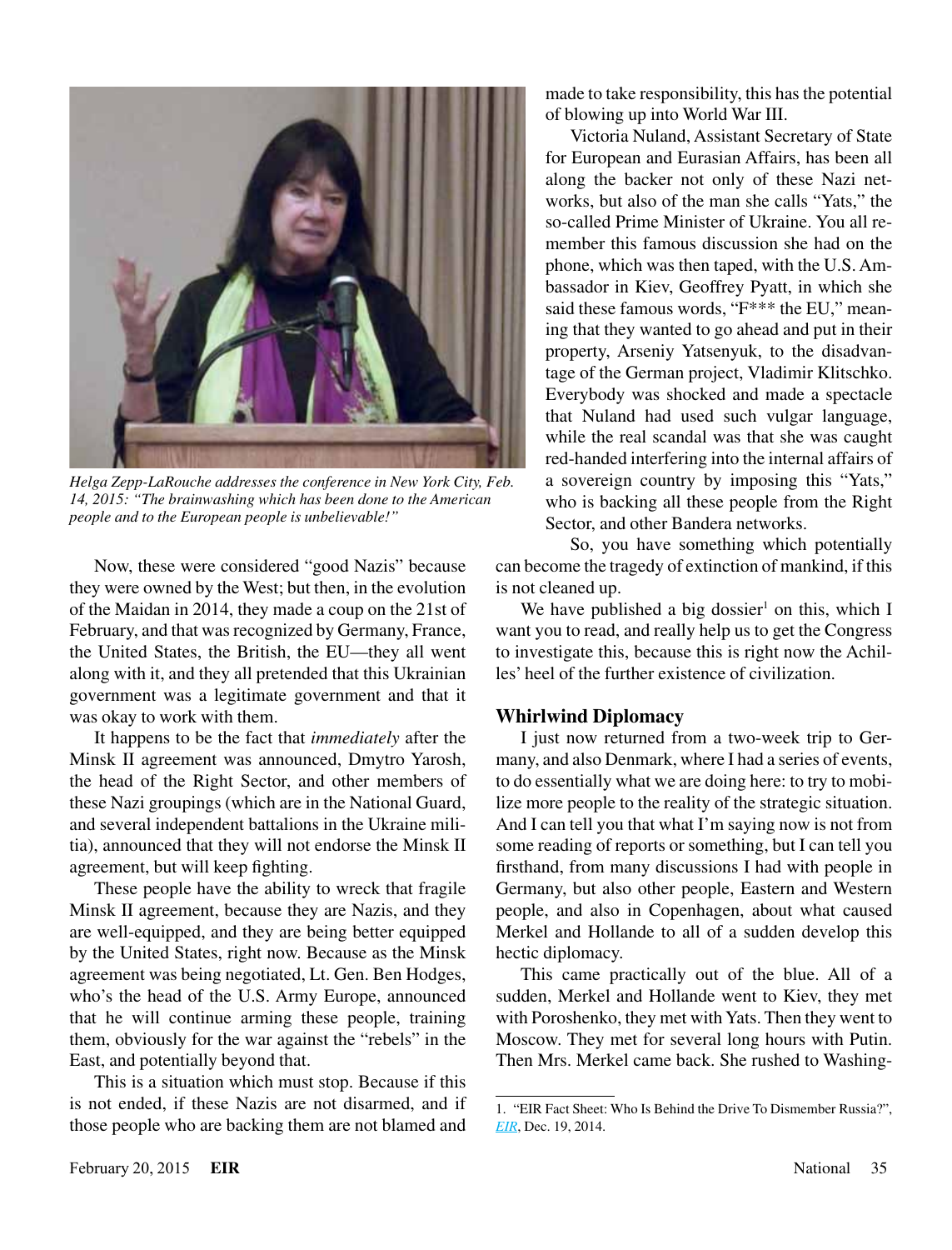# **SPIEGEL ONLINE INTERNATIONAL** Front Page, World, Europe, Germany, Dusiness, Zeitgest, Newsletter

Nuclear Specter Returns: 'Threat of War Is Higher than in the Cold War'





It is dawning on the European press that the danger of nuclear war is greater *than it has ever been before.*

ton, talking with Obama. Running back to Germany, attending some European Union functions, and then attending on Wednesday [Feb. 11] this Minsk meeting in Belarus.

Now I can assure you that what caused this sudden eruption of diplomacy—also from the best I can tell you, not coordinated with Washington—was the clear perception that the world was about to blow up.

Because at that time, the news came that the Americans were about to send "lethal defensive weapons," whatever that is supposed to mean, into Ukraine, and there was a perception that that would lead to an immediate provocation of Russia. Because by arming these unholy elements in Ukraine, with heavy American weapons, meant de facto a NATO-U.S. intervention into Ukraine, and given the extreme tenseness of the situation, the heavy, brutal war-fighting going on in eastern Ukraine, meant that the Europeans thought, if this happens, then the Russians will react, and then you go into a big war over Ukraine, and there will be a big war, not only in Ukraine, but in all of Europe. And by the very nature of it, it will a global thermonuclear war.

And that's why they developed this extremely hectic activity.

# **'The Nuclear Specter Returns'**

Some of you know, because you have been following what we have been saying and doing—we have been warning that the policies of NATO expansion to the East, the policy of Global Prompt Strike, the first strike doctrine, the global U.S. missile defense system, all of that meant that we were extremely close to World War III. But nobody would talk about it. This is one of the absolute scandals: that you are about to go extinct, and the politicians, because they are too cowardly, are not talking about it.

But suddenly, you had a whole eruption of articles. *Spiegel Online* had an article in the same days that Merkel was running around, saying that the "nuclear specter is back." It showed a picture of two warheads which were directed at whoever looked at the picture, so the idea that this is about to happen was clearly communicated. They quoted the American analyst Theodore Postol, who had warned that the present first-strike doctrine of the United States is a

miscalculation, because it assumes that you can win a pre-emptive first nuclear strike. And it referenced many other such things.

Now, the politicians up to that point were, as we say in German, "playing the ball very flat," which means being low key, not exposing yourself too much, just trying to get ahead. But this is now changing.

Just today, there was another *Spiegel Online* article, and this is a complete change in profile, under the headline "The War Next Door: Can Merkel's Diplomacy Save Europe, or Will It Lead to an Out-of-Control War, and Even a Nuclear War?" I can assure you, this is unheard of, but still, as compared to the immediacy of that danger, that we are on the verge, maybe minutes, maybe hours, maybe days away, from the extinction of civilization.

We're not talking about "some war." We're talking about, if it comes to a nuclear war, using the entire arsenal of all the nuclear powers in the world, because it's the logic of nuclear war that that will happen. Then nobody will be left. Mankind will be extinct. And the fact that that is not being discussed is something we have to absolutely change.

Behind closed doors, a lot of people admit that the situation right now is much more dangerous than during the height of the Cold War, and that includes the Cuban Missile Crisis. Because even when the Cuban Missile Crisis was at its height, you had a private, secret communication between Khrushchov and Kennedy. This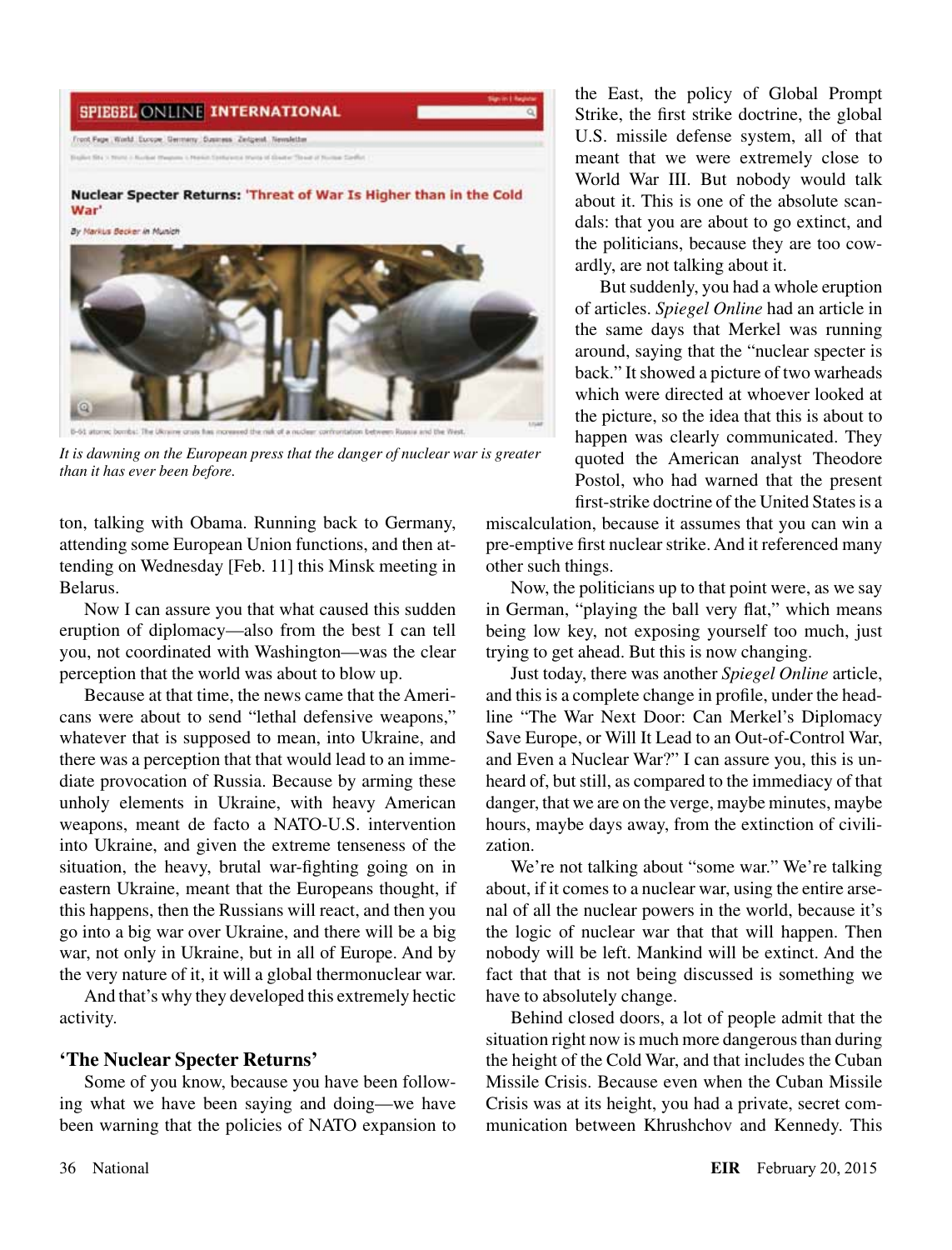has now been recently published, that they communicated, and it has been acknowledged in the recent period by several analysts and experts, that that kind of code of behavior does not exist between Obama and Putin. They do not communicate. There are some telephones between the military, the Russian and the American military, but, as some of these people who are very much involved in this told me personally, they do not know that what the military are talking about is backed up by the political leadership.

And that creates extreme worry.

But in France, in Germany, in Italy, and other countries, there is right now a behindthe-scenes discussion which only comes out a little bit: Should Europe assert its own interests, or go up in a nuclear war? And that is a new phenomenon. It's like the entire foundation of the post-war, trans-Atlantic alliance is crumbling. And when Vice President Biden, on a recent occasion—I think it was the

Munich Security Conference—almost magically repeated that there is no split in the Alliance, Merkel and I are on the same line, that was a very meager attempt to cover up this situation.

The former Chief of General Staff of the Bundeswehr, the Germany Army, Gen. Harald Kujat, just two days ago, appeared on a very prominent talk show, the first channel German TV, and said that the Ukraine breathing space which has been gained since Wednesday, can only be successful if the United States changes its profile. That only if Obama would sit at the same table with Putin and they would agree on both the Ukraine solution and the general change in the strategy, could there be a calming down of the situation. Ukraine has to agree because of the strong dependence of Ukraine on the United States, because this Kiev government is a U.S. sponsored government, and Russia, because only Russia, and Putin in particular, has the feeling that they are not being recognized as a co-equal world power with the United States, but are, in a disrespectful way, called a "regional power," like Obama recently did; which Kujat said is ridiculous. Any country that has nuclear warheads on ICBMs is not a "regional power."

He said also, in order to set the record straight, that Russia never wanted to directly intervene in Ukraine militarily; if they would have chosen to do so, the conflict would have been over in 48 hours. If they had



USAF/Staff Sgt. D. Myles Cullen

*Gen. Harald Kujat (ret.) is warning that there is no military solution to the Ukraine crisis, and treating Russia like a "regional power" is highly dangerous. Here, he is being awarded the Legion of Merit by USAF Gen. Richard B. Myers, April 2005.*

wanted to, they could have occupied Kiev in a matter of days. And he also pointed to the fact that despite the strong elements of Nazi components in the militias and the National Guard in Ukraine, that the Ukrainian Army is in a completely desolate state and it would take years to get them to be an effective fighting force.

As I said, right now, despite the Minsk agreement, Lt. Gen. Ben Hodges said he will not slow down the proactive deployment of the U.S. military in Ukraine, and the NATO forward basing of headquarters in Poland, in Szczecin, and that the transfer of a battalion of 600 paratroopers from Vicenza in Italy, from the 173rd Airborne Brigade, to train the Ukrainians there, is also going forward. To repeat, they intend to train the National Guard, the Right Sector, these Nazi groupings, groupings which openly display swastikas and other Nazi symbols.

So that is what we are dealing with. And I think we have to cause in the United States a real discussion that this is what the war danger constitutes, and if it's supposed to be stopped, then that has to be stopped. And these Nazis have to be disarmed—I don't care how they have to be disarmed by the U.S. troops, by the OSCE, by the UN, I don't care how, but they have to be neutralized! And there will be no solution to the Ukrainian potential trigger of World War III until that is done.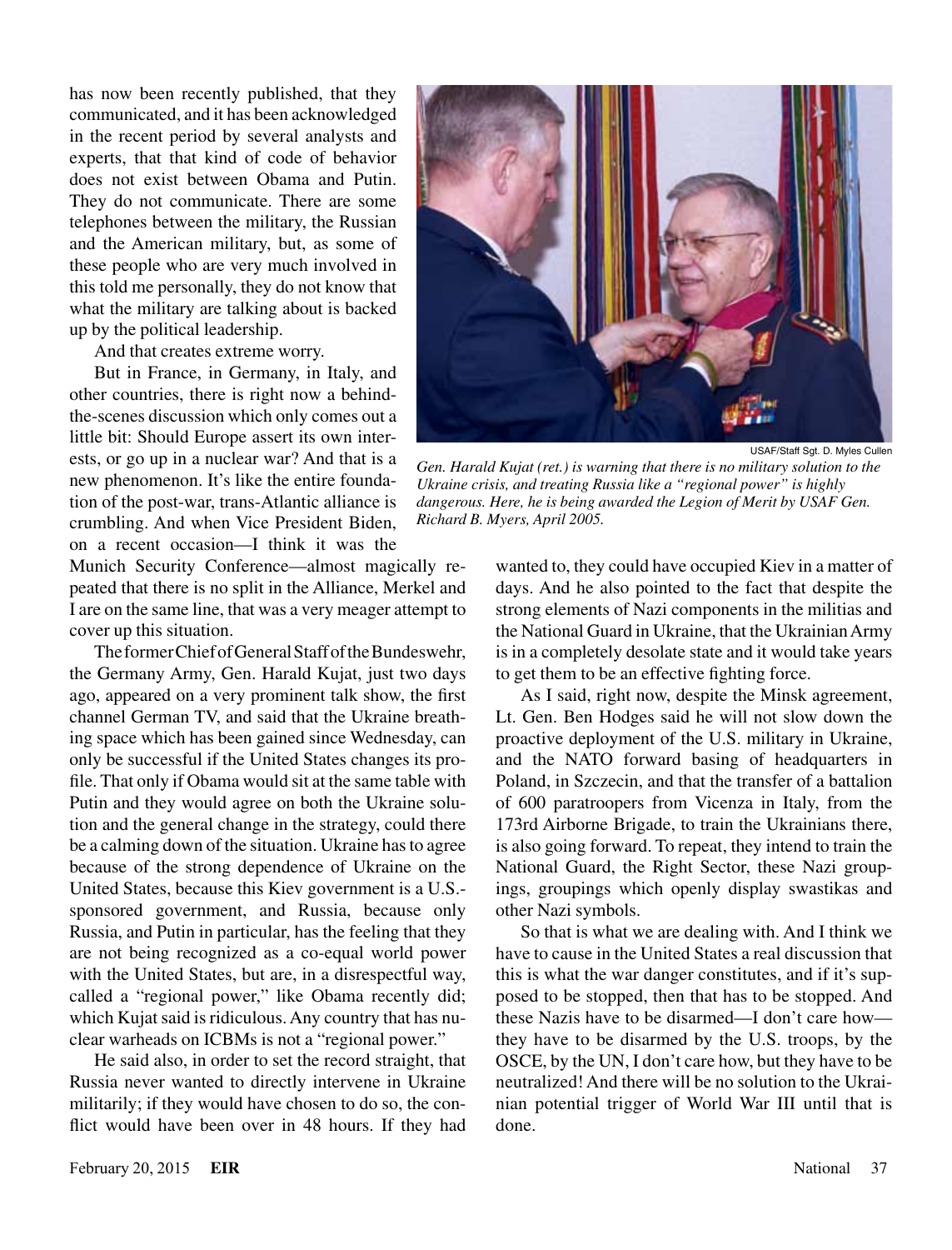#### **War and Globalization**

As I said, the real reason for the war danger, is on the one side, the fact that trans-Atlantic financial system, or what you call "globalization"—the combination of Wall Street, the City of London, and associated institutions—are about to blow in a complete way; when one too-bigto-fail bank goes, the whole system will come down. And that is why it is absolutely true that when Putin said, that if [the West] had not found Ukraine as a point of conflict, they would have found some other pretext for the confrontation. Russian Foreign Minister Lavrov said the same thing: Ukraine is merely a pretext for



*Greek Prime Minister Alexis Tsipra s (center), at the first meeting of his Cabinet, Jan. 28, 2015. He surprised the pundits by announcing that his government will stick to its election promises and uphold national sovereignty.*

a larger geopolitical goal. And that has also been just stated by nobody else but the former ambassador of the Reagan Administration in the Soviet Union, Jack Matlock [see *Feature*], who just gave a very, very important press conference in Washington, where he said that he shares the assessment of Lavrov.

Now, you have a situation where we are hovering on the point of a collapse: Wall Street, because of the oil shale and gas investments, because of the collapse of the oil price, because of a complete bankruptcy of that system where all these banks are 40% larger than in 2008, and are up to 85% more exposed to derivatives than at that time. So this is about to blow. And you heard from Professor Katsanevas [see accompanying article] that the European banking situation is not one iota better, and there we are now in an equally dramatic situation.

There is a huge change in Europe. Europe is no longer the same as it was a couple of weeks ago, exactly because of the election victory of Syriza and the Independent Greeks, because of what these two parties made their election campaign with: They promised they would end the brutal austerity policy of the Troika, a policy which in the last several years had cut Greek industry by one-third, increased the death rate, the suicide rate, and collapsed the birth rate, and led to youth unemployment rate of 65%! So you can imagine the mood in a country where two-thirds of the young people are unemployed. So on that program, that he would end the policy of the Troika and cancel the Troika's Memorandum, Alexis Tsipras won an overwhelming victory, not a total majority but almost, but together with the Independent Greeks, they now have a government which, according to the latest polls, enjoys 70% support of the people.

So, the unheard thing happened: They got elected, and after the election, they said, "We're sticking to our election promise!" That has never happened in recent history in any country of the West! For example, there was the famous instance of the Social Democratic politician in Germany, Walter Müntefering, who said on some occasion, "It is so unfair to be reminded of the election promises you made a couple of months ago"! But these people said, we stick to it, we'll cancel the Memorandum, and not only that, we are not only talking for Greece, but we are planning to use that situation to change the entire failed policy of the euro for all of Europe.

That is why they are so completely freaked out, and that is why right now, [German Finance Minister Wolfgang] Schäuble, Merkel, even Hollande on that point, despite other lip service, [Prime Minister Matteo] Renzi from Italy, the ECB, they are all on a hard line, and they say, "We insist that the pound of flesh has to be paid, the Greeks must stick to the Memorandum; there is no softening of the situation."

This is headed for a clash also. Today, there was a meeting of the so-called "technical" people who are supposed to work out some discussion of how to do this, but Tsipras just said, let these technical people talk, that doesn't mean that Greece will be blackmailed; we are not blackmailing anybody, but we do not allow our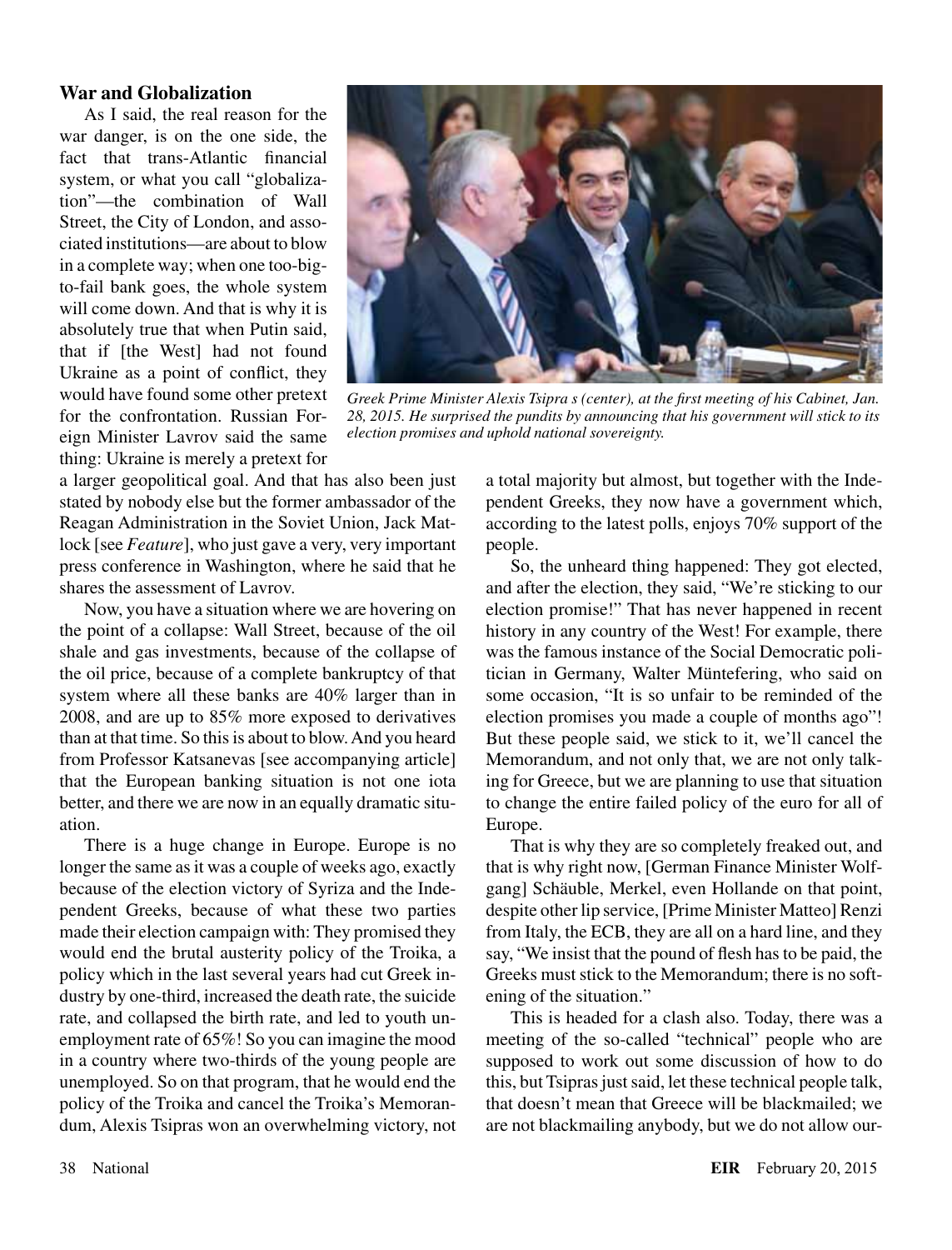selves to be blackmailed either. And we will stick to our guns, we will not capitulate.

Now, I remember that in 1989, when shortly before the G.D.R. came down, everybody knew already that East Germany was completely bankrupt. They were really collapsing, they'd lost all authority, the people wanted to travel abroad, they had these large Monday demonstrations. And then, on Oct. 7, there was the 40th anniversary of the G.D.R. and they had this huge military parade with tanks, with rockets, and whatnot, and [party leader Erich Honecker said, "Socialism in its course, will not be interrupted by the ox or donkey" [*"Den Sozialismus in seinem Lauf hält weder Ochs noch Esel auf"*] It means socialism will be here for 1,000 years. Twelve days later, Honecker was out; three weeks later the Berlin Wall had come down, and at that point, the people who were sticking to the line until the last moment were called the "Concrete-heads,"

Bundesarchiv/Wikimedia Commons/Klaus Franke

*East German communist leader Erich Honecker, Soviet President Mikhail Gorbachov, and other dignitaries hail the 40th anniversary of the German Democratic Republic (G.D.R.), Oct. 7, 1989, just weeks before Honecker was forced to resign.*

[blockheads, *Betonköpfe*]; while those people who quickly changed their views were called the *Wendehälse*, the turncoats, wrynecks, because they could turn their necks around so many times. Anyway, now we have these same concrete-heads, Merkel and Schäuble, and they will probably have a similar fate.

#### **The Euro Is Finished**

Why is the euro finished? Because if the ECB makes a compromise and softens the conditions for Greece, then that will be a signal for all the other countries which suffer from similar austerity policies: Italy, Spain, Portugal, Ireland, and even France, where people really hate the German austerity policy; it would be a signal for them that they will also not allow the austerity. If, on the other hand, they push Greece out of the euro, which could happen very quickly, then, naturally, and you heard Professor Katsanevas talking, then Greece may become by force the first country to join with the BRICS, to go for other sources of financing; they already have asked for that, with Russia; Russia already said they would help them. [Panos] Kammenos, the defense minister, is right now in Moscow. Foreign Minister [Nikos] Kotzias was a professor in Athens for the BRICS; the BRICS is his specialty, and he even taught courses in Chinese. The Chinese have also bought into the Port of Piraeus.

The reason they are so freaked out, is not only that they are sadists—even though in the case of some of these politicians I'm not sure if that's not an element but because of the money Greece has to pay back in terms of debt, for only 10% of all the so-called bailout package was ever spent in Greece! Ninety percent went back to the banks! To the German banks, the French, the Italian, the Spanish banks, and that's why this new government says, why should we pay money which Greece never got and don't want to pay? The reason they're so freaked out is because of the derivatives bubble: because nobody knows exactly how big the derivatives exposure is of those banks, and if they would cancel this regime, it would not only touch the European banks, it would probably bring down the American banks as well, because in this bailout procedure, you had a swap agreement between the Federal Reserve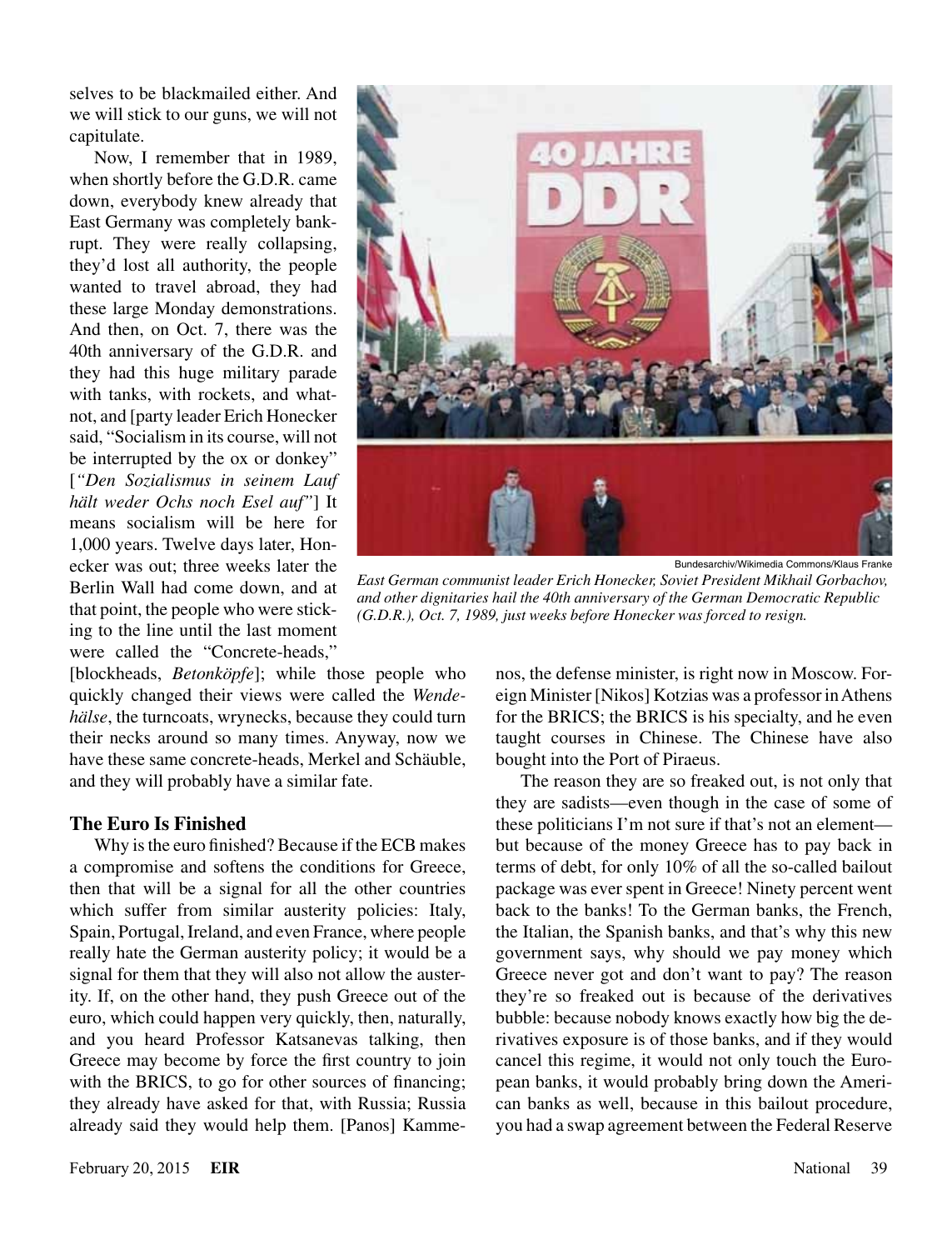and the European banks, and when all of this quantitative easing was going on and all this money printing, a very large percentage of that money, maybe half, went in reality to the European banks. These banks are completely entangled and that is why they are so freaked out.

And for the so-called *Rettungspackete*, the bailout packages, which, in the case of Greece, was in the last five years EU246 billion, only about EU24 billion of that stayed in Greece, and that's not so much at all.

The reality is that the trans-Atlantic banking system is completely bankrupt. They all have a derivatives exposure of somewhere in the range of \$2 quadrillion, and that is money that cannot be paid. And these people are instead willing to go for war, and say, "We want to maintain our system and especially when we see that Asia is rising, China is rising, we'd rather bring down Russia as a part of the BRICS and destroy this Asian combination, than to admit that our policies have failed."

Well, go back to the period when the Soviet Union and the Warsaw Pact collapsed, to go into the question of how did we get to this point. Pope John Paul II at that point said that the world should not conclude from the fact that the Soviet Union had collapsed, that the free market was a superior system. He said, if anybody wants to know why I'm saying that, look at the condition of the Third World, and then you know why this present system is governed by the "structures of sin." And Pope Francis repeated the same idea in a different way, by saying that this is an economic system to which the Fifth Commandment must be applied, a system that kills, and therefore it is a highly problematic proposition.

In that period, from 1989 to 1990, we had this idea of an alternative, and I was making many, many speeches, saying that if one would now make the mistake of superimposing on the bankrupt communist economy, the equally bankrupt free-market economy, that it might be possible for a couple of years to extract huge amounts of profits and wealth by the method of "primitive accumulation," by just looting the economies of the former Comecon countries, but it would come then to an even bigger collapse, sometime soon in the future. And I think that point is here.

Unfortunately, people didn't listen to John Paul II, because at that point, you had in the United States the neo-cons, who were convinced that they had "won" the Cold War, that the Soviet Union had been defeated, that they did it, and that their system was the superior system. In their arrogance, they created something called the Project for a New American Century doctrine, which was invented in '97, and which was then the basis for the idea of spreading a world empire, spreading globalization up to the point where no country that would oppose this system was allowed to stay in place.

At that point, the historic chance which existed at the point of the collapse of the Soviet Union—to create a new peace order, because the enemy was no longer there, communism had vanished—that chance was missed, and it also failed to include Russia in any new agreement.

# **Broken Promises**

The contrary happened: All the promises which were given in the period of the collapse of the Soviet Union, in the negotiations between [George H.W.] Bush and Gorbachov, and were given to [the German government of Chancellor Helmut] Kohl and [Foreign Minister Hans-Dietrich] Genscher, that if Russia would let Eastern Europe go free, not react with tanks or with violence, then there was the promise that NATO would not expand to the borders of Russia. That promise has obviously been broken many times, again and again.

And at that point in Russia, you had a turbulent situation, you had Yeltsin. But Russia was not hostile to the idea of an independent Ukraine, and still in 1994, the Budapest Memorandum was giving security assurances, and this so-called "Budapest Memorandum" was signed by the Presidents of Ukraine, the Russian Federation, the United States, and Great Britain, on Dec. 5, 1994. It included the idea that Ukraine, which, in the Warsaw Pact, had been heavily nuclear-armed [as part of the Soviet Union—ed.], would give up all ICBMs and totally dismantle its nuclear weapons, and receive guarantees in return for its political independence, and that none of these weapons would ever be used against Ukraine, except in the case of self-defense, and that the West would also refrain from economic coercion.

Victoria Nuland, who presently is one of the people who should be removed from power in the United States, if World War III is to be avoided, bragged publicly that the State Department spent \$5 billion on NGOs in Ukraine, leading up the color revolution. And that led, as we know, not only to the Orange Revolution in 2004, but also to the recent developments.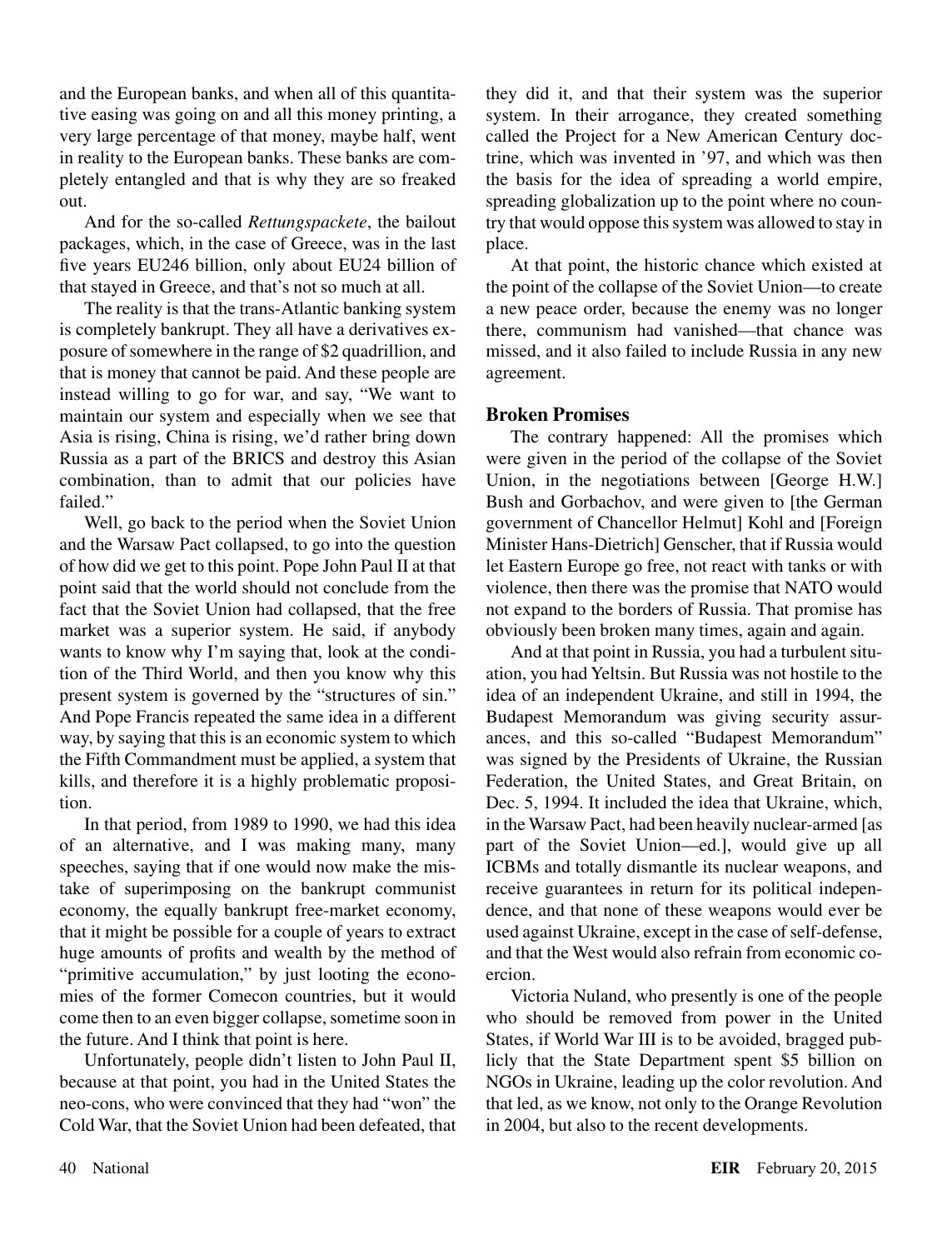It was part of this idea to expand NATO to the borders of Russia, to change regimes in Eastern Europe that would not be willing to submit; but also, one had to change the "narrative." This is a very important concept, and I already see people a little bit worried about what I'm saying, and I know this is not what you read in the *Washington Post* and in the *New York Times*. But the brainwashing which has been done to the American people and to the European people is unbelievable! Putin was demonized and all of a sudden we had the "narrative," that Putin is a dictator, Putin wants to recreate the Soviet Union, Putin is this and that—now just think: 85% of the Russian people support Putin for a dictator, that's a pretty broad consensus. Since the rule by consensus is sort of the opposite of dictatorship, it should pose in your mind the first question.

If you look at the historical record, then-NATO Secretary General [Manfred] Wörner, on 17th of May 1990 in Brussels at a NATO meeting, said that the fact that we are ready to not station NATO forces beyond the borders of the unified Federal Republic of Germany, is providing security guarantees to the Soviet Union. He was as much the NATO Secretary General then as was [Anders Fogh] Rasmussen, until recently, and as is [Jens] Stoltenberg now. He was no less a NATO General Secretary than these people. But now, either NATO Secretary Generals lie all the time, or only half of the time, I don't know which.

The same thing was also admitted by Horst Teltschik who was, together with Kohl, in these negotiations around German reunification, and he was the former head of the Munich Security Conference. The same thing was just, again, reiterated by former U.S. Ambassador Jack Matlock, who spoke for an organization called the Committee for the Republic, which is an American patriotic organization, fighting to defend and protect the American Constitution. He gave a press conference just three days ago, on Feb. 11 at the National Press Club in Washington, D.C. He was instrumental in ending the Cold War at the time, and he blasted the present administration and the Congress, saying that they have an "autistic" foreign policy, that in the negotiations, he was involved in with [President George H.W.] Bush and Gorbachov in '89 and '90, definite promises were made to Gorbachov. There was no written treaty, because it was assumed that what the word was, was valid, so nobody thought it was even necessary to write a formal treaty about it. And that was broken.



Russian Presidential Press and Information Service *Russian President Vladimir Putin's historic address to the German Bundestag, speaking in German, on Sept. 25, 2001. He* 

*emphasized the Russian people's support for the peaceful* 

#### **Russian Offers of Cooperation**

*reunification of Germany.*

Now, the narrative is, that Russia, since that time, has refused all offers for cooperation. The truth is 100% the other way around. Russia has made, again and again, proposals for cooperation: For example, as Matlock was saying, Putin, immediately after the attack on Sept. 11, offered help to the United States and eliminated so-called listening posts in Cuba, to cool down the situation; he removed vessels from Cam Ranh Bay [Vietnam], and tried to cooperate. That same year, 2001, Putin made the first speech by a Russian President in front of the German parliament, in German! And he said that he took the courage to speak in the language of Goethe, Schiller, and Kant, and he emphasized role of the Russian people in making it possible for the Soviet leadership to decide on a policy which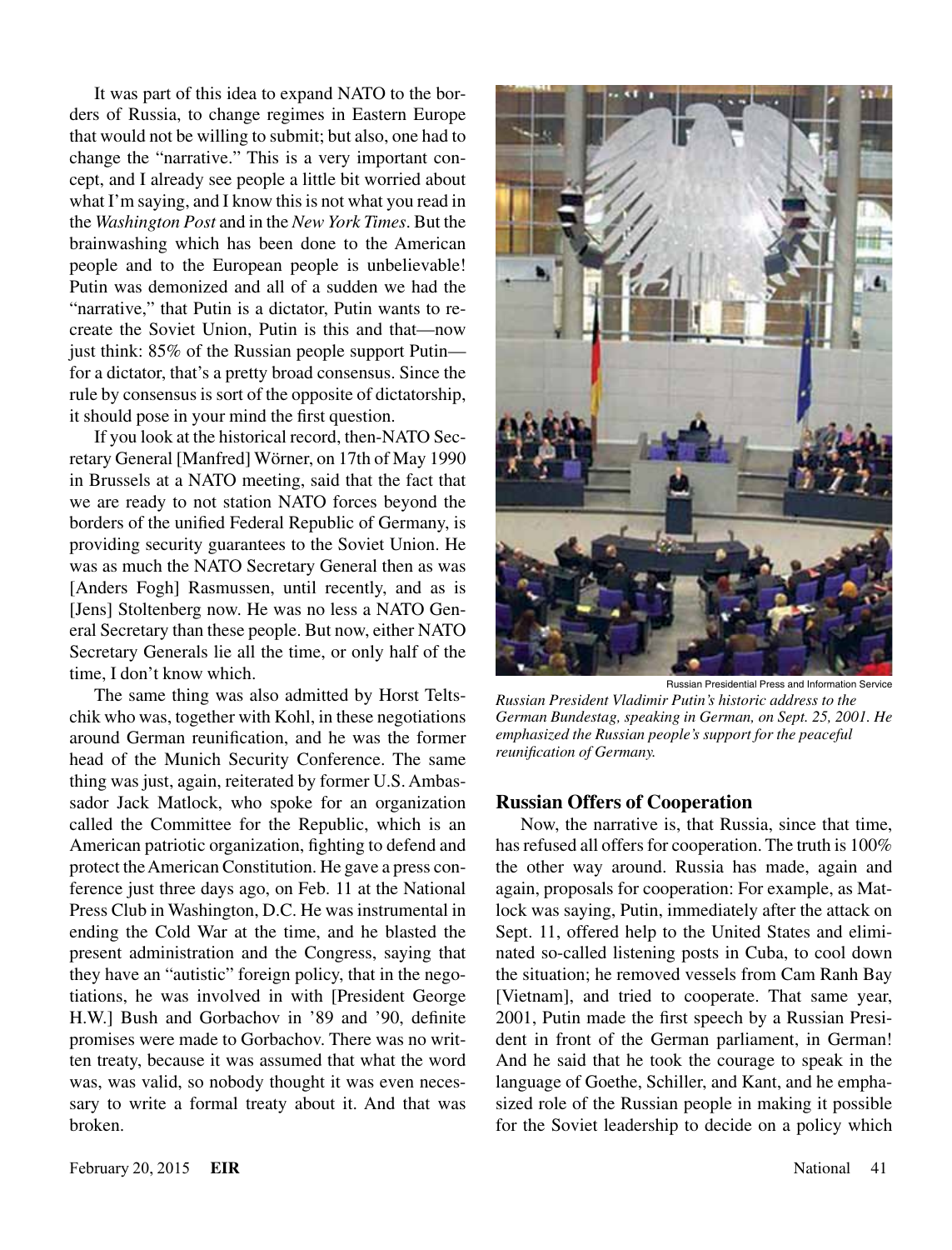made the peaceful reunification of Germany possible after the fall of the Berlin Wall, without bloodshed and quite easily.

And one has to note, I want it to be remembered that it was Russia which fought the Great Patriotic War against the Nazi regime, and they suffered tremendously. And for them to be so generous as to say, we allow German reunification because the Russian people have a deep feeling of friendship with the German people,



*The demonizing of Putin has overwhelmed the "mainstream" American press.*

meant that they had the very laudable ability to distinguish between Germans and Nazis. And that is not selfevident for everybody, and especially not for Hollywood. Because the first culture shock I experienced when I came for the first time to the United States, in 1973, was when I watched some of the movies about World War II, where I thought, "What country are they talking about?"

Anyway, so he pointed to this fact, and therefore, one has to understand that not only Putin, but all the Russians are extremely disappointed about all of these broken promises. You know, the Soviet Union could have disintegrated violently! It could have led to a total catastrophe; they could have not allowed German unification. So, then came a couple of years later, the famous [speech by Putin](http://archive.kremlin.ru/eng/speeches/2007/02/10/0138_type82912type82914type82917type84779_118123.shtml) at the Munich Security Conference, which used to be a prestigious conference to discuss security matters; now it's not prestigious anymore, because at the recent conference they invited George Soros and the head of Greenpeace for a panel discussion!

But Putin made a speech at this conference [in 2007], and that should have been a wake-up call for people in the West, because Putin expressed a very deep disappointment, about the United States in particular, and its effort to create a unipolar world. And he pointed to the fact that this was another word for going for an empire, and to the fact that the numbers of wars and local conflicts has increased as a result of that effort. He didn't go into it, but he could have said: Iraq, Libya, Afghanistan, Syria, and so forth and so on.

The increase in the use of violence in international affairs, ever more conflicts, the lack of power to settle even one of them, the international law which has been violated again and again, and that more and more countries feel insecure and as a result acquire weapons of mass destruction, which has created extreme dangers to the world. So Putin, at that point in 2007, said: Let's rethink together a global security architecture. And he already then pointed to the fact that China, India, Brazil, Russia, South Africa, are all countries growing in importance, and therefore a multipolar world would be much more reasonable. And he made several proposals, for example, to create multinational cooperation for uranium enrichment which would be under strict international control, thereby eliminating the danger that countries would try to acquire peaceful nuclear energy, and then, on the side, also have weapons-grade enriched uranium, and that way you would solve the problem of nonproliferation. He also demanded a more just system of international cooperation, which would give a chance for the development of all countries, something which in the meantime has evolved to become the BRICS.

In Germany, today, if you challenge somebody who has the narrative that Putin is a demon, he is denounced immediately as a *Putin-versteher*, a "Putin understander," somebody who understands Putin, and that is supposed to be the killer argument, that if you are accused of being a "Putin understander," you're out, you're not talked about any more, because the official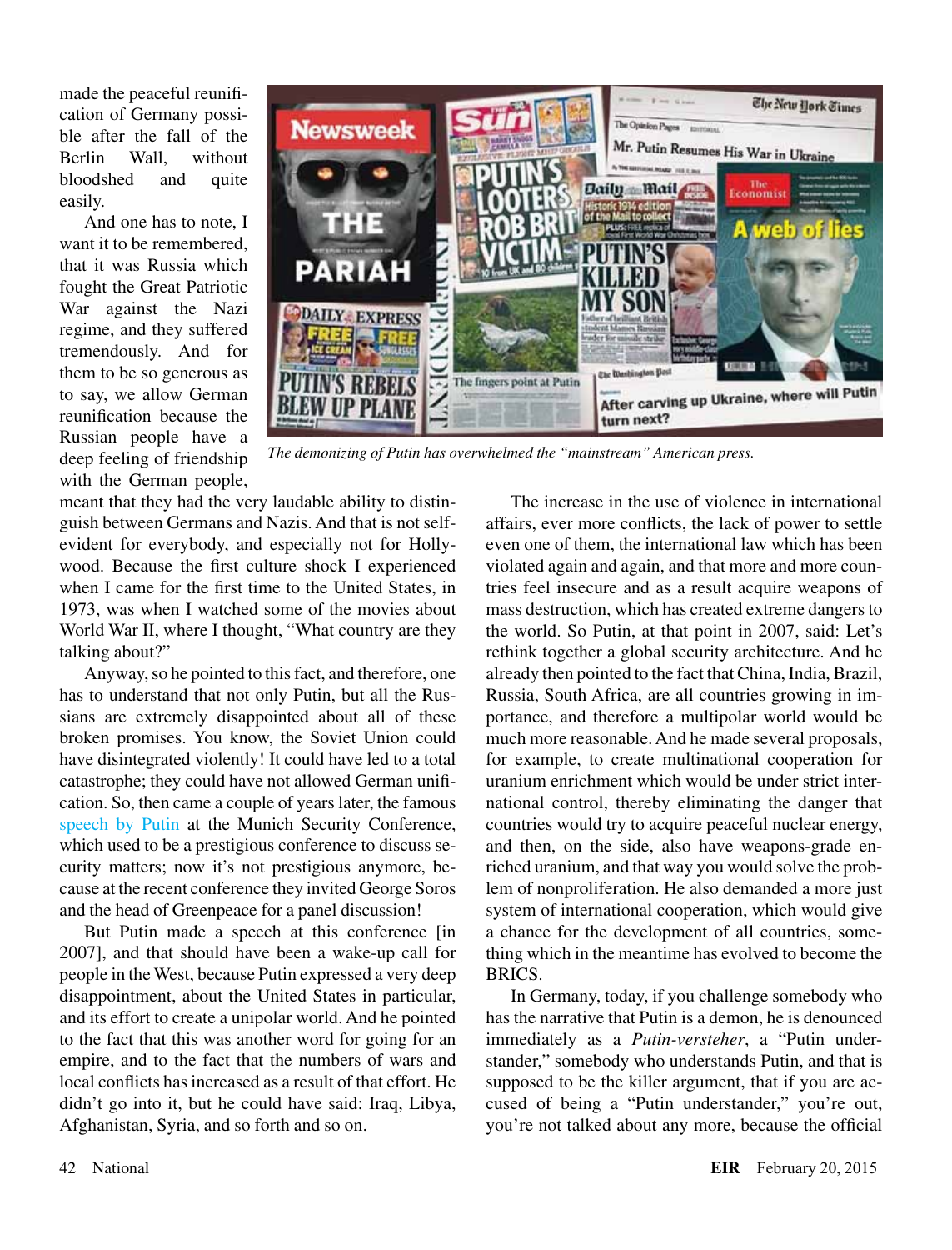narrative is that Putin is the demon. And the person has to be silenced instantly.

And in Russia, on the other side, in the spirit of patriotic support for Putin, they have now opened a souvenir shop which says "Putin Versteher" and they're selling T-shirts which have beautiful different pictures of Putin—Putin with a dog, Putin in some other gear—and then they have quotes. They also sell rings with a picture of Putin and these are selling tremendously. So I already thought, maybe, as a polemic against these "narratives," we should open up an international chain of such souvenir shops, just to—I hate it when people act stupid, so this should help.

#### **Sophistry of the 'Narrative'**

But we have to look at this notion of the "narrative," and we should

throw it into the garbage can, because it is sophistry of the worst kind. A "narrative," or the notion of "narrative," has been developed by such people as Cass Sunstein, one of the advisors of Obama, and the author of the book *Nudge*. And to nudge means the method by which you convince, let's say, a group of people to believe the opposite of what they believed before, by "nudging" them, by manipulating them until you have them where you want them to be. And that is also not just in terms of manipulation of words, it's also policy. For example, have you heard that the sanctions against Russia are there so that Russia will change its policy? Sanctions in that theory are a policy of nudging.

But in reality, sanctions are a policy of war; that has not only been stated by Lavrov and Putin, but just now, by former Malaysian Prime Minister Mahathir, that sanctions which have the aim to change the regime of another country are a form of war. So basically, it's the policy toward Russia, until they capitulate to the unipolar world.

So this is where we are. I think it is very clear that if we don't go away from that kind of axiomatic behavior and thinking, we *will* have World War III. And we have to urgently put an alternative to the war on the agenda, because war would be the end of mankind in any worthwhile form, and maybe altogether.



*"The Adoration of the Golden Calf," by Nicolas Poussin, c. 1634. In today's world, says Zepp-LaRouche, the Golden Calf "is the monster which must be kept happy, even if it means the sacrifice of millions and billions of human beings."*

There is no legitimate reason why we should put civilization at such a risk, because where this danger comes from is Wall Street, the City of London, and similar institutions, and the people who are playing with that danger. I know that in America, the military-industrial complex, the violence, everything which goes along with this mindset, has become all-dominant. But if they risk the existence of civilization, how should you call that? Insane? Criminal? I don't think these words are enough. I think we have to invent a new category for the types of people who are putting at risk civilization's existence.

Lyn was referring to it earlier, that after the bombing of Hiroshima and Nagasaki, Gen. Douglas MacArthur said that from here on, every war will lead to extinction. And now, 70 years later, we are exactly at that point.

# **Where Is the Solution?**

Where is the solution to this? The answer lies in the fact that mankind is the only creative species, at least known so far. I know there are some scientists right now sending signals out to find some message; others are opposing it, because they don't know whom we would encounter. But so far we are the only creative species, unlike the animal kingdom, and we can see the future. At least, we can have an idea what the future will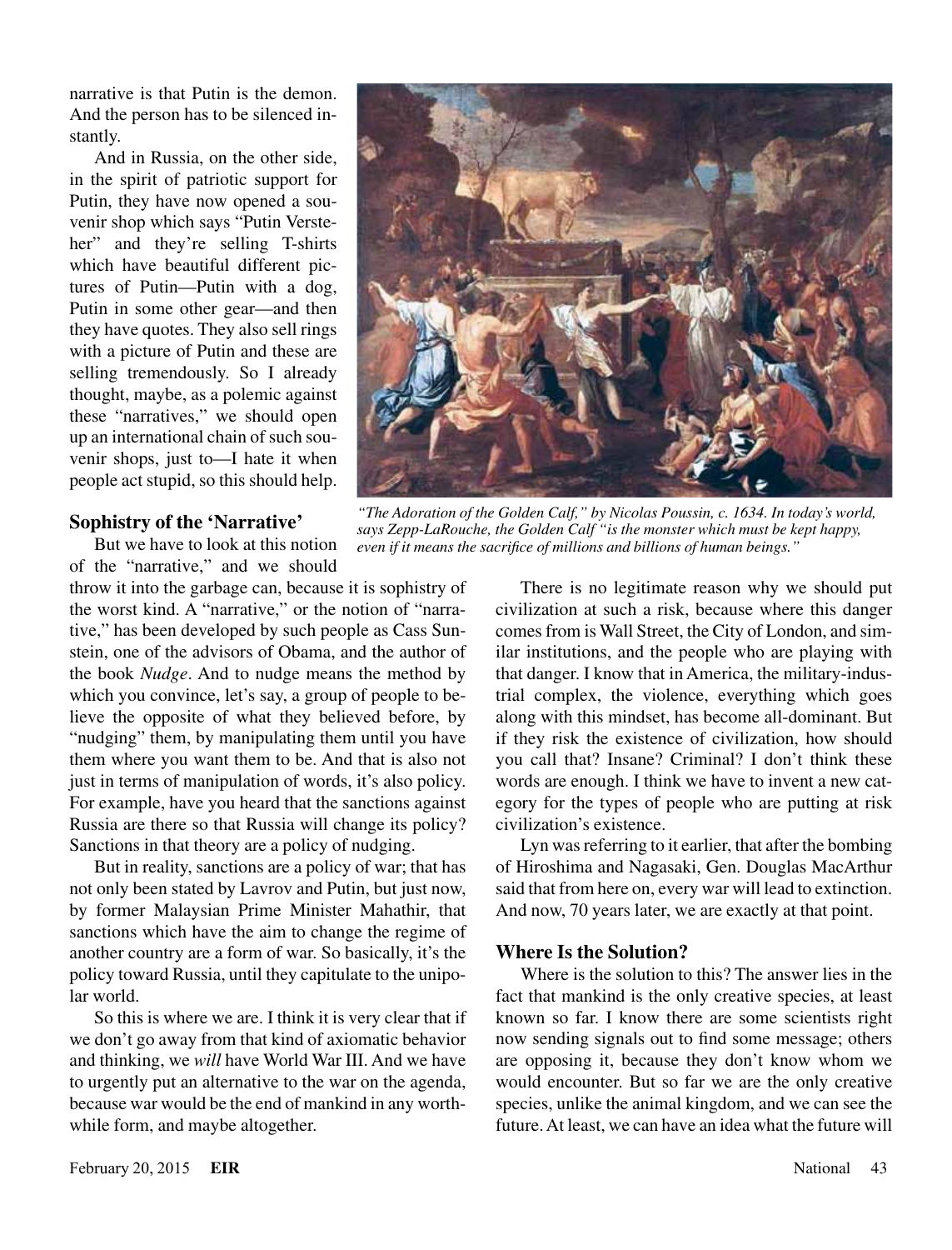be like, if you continue in a certain direction or in another one.

Now, most people think in terms of deduction—that is, they cannot think of the future, because they extrapolate from their experience of the past, and remain practically within the system of the present, established parameters. The problem we have now, is that these parameters are all breaking apart, because we are at a point of the international crisis where either we all end up dead in a thermonuclear war or, as a minimum, die in an uncontrolled collapse into a Dark Age, which will then lead to an uncontrolled use of nuclear weapons, in a lawless state. That world is controlled by the financial oligarchy, and everything is focussed on the dance around the Golden Calf. The Golden Calf is the monster which must be kept happy, even if it means the sacrifice of millions and billions of human beings.

# **Dealing with the Debt**

The immediate and only solution to that is to draw the conclusion that the trans-Atlantic system is finished, and that a new system is already in the making. It could be resolved fairly easily. The new Greek government is pushing the idea of a European debt conference in the tradition of the London Debt Conference of 1953, where the German debt from the time between the two World Wars and also the credits of the Marshall Plan were cut by about 60%; the total debt was cut from \$38.8 billion to \$14.5 billion, and the cutting of that debt was what made the German economic miracle possible.

When Alexis Tsipras says he does not only want that just for Greece, but for all Europe, it makes total sense. Because Portugal, Spain, Italy, France, Ireland they're all in essentially a similar situation. And, such an idea, to have a European debt conference, is being supported by a growing number of economists, who say that the German insistence and the ECB insistence—on behalf of the British, naturally, and the City of London to have this absolutely brutal austerity, does not make any sense, and that therefore what needs to be done is the opposite. The aim must be to increase the living standards—unlike the Troika which just almost cut them in half—to link the debt payment to 5% of export surplus; if there is a deficit, then the debt payment must be interrupted until the growth comes back; there must be encouragement to replace imports through domestic production, which is forbidden right now with the global free-trade system; and there should be no conditionalities attached, like budget cuts and similar things.

If there would be such a European debt conference, which may happen, either peacefully or in a turbulent way, then the first step must be a separation of the banks according to the Glass-Steagall law, and then commercial banks, savings up to a certain upper limit, state bonds, obligations stemming from the real economy, where if you did not respect them it would cause severe damage—all of that must be put under the protection of the state. But the investment banks have to sort out what is legitimate and what not in terms of their debt, and then, if they cannot solve the problem, because they no longer get bailout packages or have access to the accounts of the commercial banks, they have to declare insolvency.

The second, immediate problem which has to be solved then, is the problem of the state debt. Because these states have not incurred large debts because they paid for these bailout packages which went to the banks, and therefore that has to be sorted out and differentiated, what is legitimate and what not.

# **A Credit System**

But much more important than that, is new credit for the modernization of infrastructure in Europe—and by the way, also in the United States, because when you run along these highways, I mean, it's almost a human rights violation, because you bump up and down like crazy!

But everywhere in the trans-Atlantic sector, there has been negative investment in infrastructure in the last decade, and roads and bridges are collapsing. Just two days ago, the major bridge between Wiesbaden and Mainz collapsed! It just collapsed! And there is for 50 km, no other bridge where you can cross the Rhine to the other side. And they say they need five years to rebuild it—I mean, we'll have to get the Chinese to help!

What needs to be done, then, is a credit system in the tradition of Alexander Hamilton. One can use some of the unpayable debt as capital for a European Infrastructure Investment Bank, which could be called the EIIB, and that EIIB could perfectly work together with the Chinese-initiated AIIB, the Asian Infrastructure Investment Bank, and then you could start producing again! There is no reason that that should lead to any kind of interruption of the economy. Because already in 2012, when it was clear that these Troika policies would ruin Southern Europe, we wrote a **program** which we called "The Program for the Economic Miracle of Southern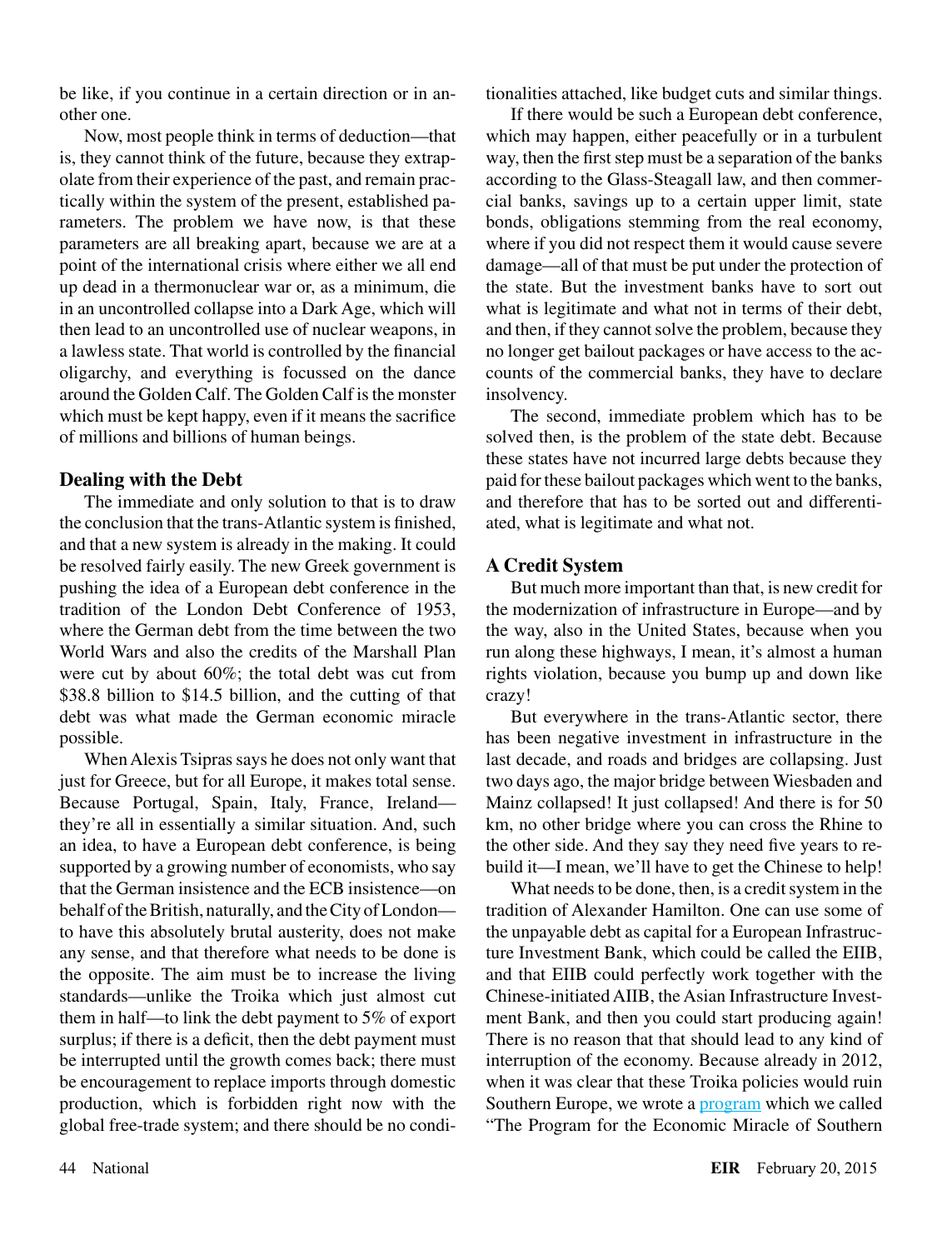Europe, the Mediterranean, and Africa," which was consciously an extension of the Eurasian Land-Bridge and which has heavily influenced the Greek election campaign, among other things, because people have spread this massively in many languages, including in Greece.

So, the big question now is, will the euro survive this? Probably not. But this euro is an artificial currency, where it would have been better if it had never been invented. Because it was the outgrowth of the same Project of the New American Century ideology which led to the NATO expansion and encirclement of Russia; and at that time, it was for Germany to give up the very stable deutschmark for the euro, as a price for unification, and to put Germany into the straitjacket of the EU's Maastricht Treaty, which was what imposed this austerity regime. And the Eurozone, as we said before the euro came into being and before there was any discussion of that, we said that Europe is not an optimal currency zone, because you cannot put countries which are completely agrarian, like Greece and Portugal and some others, into a currency union with highly industrialized countries like Germany, France, and some of the Nordic countries.

For a certain number of years, this led to a boom in Greece, in Spain, in Italy, but this boom was a bubble, and now we have around Madrid alone, 1 million empty condominiums and tourist places which are completely empty now. In Germany, it led to stagnation of the domestic market. The euro was not to the benefit of Germany, even if that is said *ad nauseam*: German wages were absolutely stagnant. So if these countries would regain control over their sovereign currencies, then there is no reason they cannot join the BRICS and the World Land-Bridge.

As you see, we have published this report, $2$  which goes even beyond the enormous number of projects which the BRICS countries have concluded since the summit of the BRICS countries in Fortaleza, Brazil, last year, which is enormous. We have talked about it in the past, but these countries—between the BRICS, Latin America, the ASEAN countries—are involved in an enormous amount of projects, which people here have *no* idea about, because the mass media are not reporting about it.

What we have done with this World Land-Bridge

report, is sort of the extension of our 25-year-old work, because this is what we proposed when the Soviet Union collapsed. We proposed the connection of European and Asian industrial and population centers, through development corridors, and that is what the BRICS countries are now doing. And what we are proposing is to really develop a worldwide global infrastructure connection, so that in a few years, you can travel on a maglev train from the south of Chile, all the way up the Bering Strait, down to Mumbai, India; or if you like it better, to the Cape of Good Hope in South Africa, and that will be faster than if you were to go by ship.

That is on the horizon, and that will be not only an economic basis, it will be also the basis for a new peace order.

# **A New Paradigm**

What we have to do is shift to a new paradigm. We have to leave the area of geopolitics, because it is geopolitics which has led the world two times to a world war in the last century, and we have to go to an idea of "win-win" cooperation among all nations, as President Xi Jinping has said it many times.

For the Americans, it's also an easy concept, because what China does today is what was the foreign policy concept of John Quincy Adams, who had the idea, not that the United States should be a superpower and a world-dominating imperium, but that it should be a republic in an alliance of perfectly sovereign and equal republics in the world.

In order to get that, we need to have a mass movement for development, and that mass movement is spreading. On Feb. 11, you had in several dozen German and European cities, support demonstrations for Greece; they have called for new worldwide demonstrations for tomorrow, on the 15th, so I would ask all of you to join that and spread the word.

Let's just think, what do we have as a choice before us? The negative one, extinction, which I think nobody in their right mind wants. But just imagine where we could be in the world in a very short period from now, if we go in the direction of the World Land-Bridge. In a few months hunger could be eliminated; in a few further months, you could have safe drinking water for everybody on this planet. You could declare a war against the desert, because with the help of desalination of huge amounts of ocean water, you could turn all the deserts, from the Atlantic coasts of Africa, the Sahara, the Sahel

<sup>2.</sup> *EIR*'s Special Report *The New Silk Road Has Become the World Land-Bridge*, November 2014, http://worldlandbridge.com.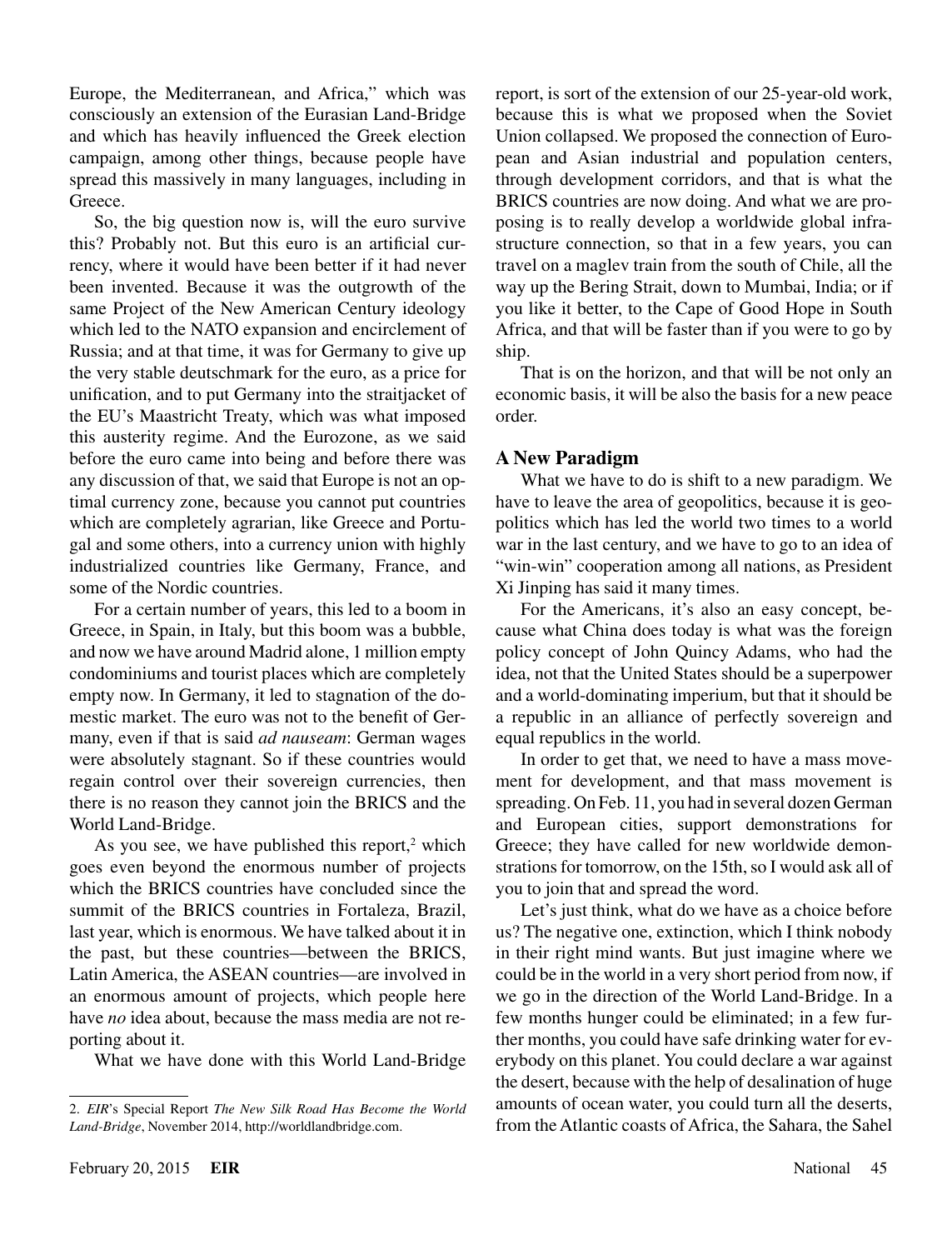# FIGURE 1 **The Eurasian Land-Bridge Proposal**

(From EIR's January 1997 Special Report)



EIRNS/John Sigerson

zone, the Arabian Peninsula, the Middle East, Iran—all the way to China, where you have a gigantic strip of desert, that could become lush farmland, gardens, woods.

In a few years, poverty could be completely eliminated and every child could have access to universal education, and that would be not just "some education," but it would go back to the principle of [Germany's] Humboldt education system, which also determined the education system in the United States in the 19th Century, where the goal is not to make money when you are finished, but the goal is to have a beautiful character. And [Wilhelm von] Humboldt defined how to accomplish that: He said there are certain categories of knowledge which are better suited to achieve that goal than others. One is the command of your own language in the most beautiful expression, like the great poets have; then universal history, so that you locate your identity

by being thankful for the contribution of the generations before, and enriched, to give it to the future generations. It means, naturally, music, science; it means geography. It just means the development of all of your talents in the most harmonious way.

# **The Aesthetical Education of Man**

If the joy of discovery would be in this way encouraged in children, then you would not have people who stop thinking when they leave school, or even earlier, but you would have, soon, a common, accepted goal that the aim of education is the beautiful character, or, as Schiller calls it, the "beautiful soul."

The present popular culture of ugliness, the glorification of violence, would be replaced by a love for beauty, a love for Classical music. Every child around the globe would learn the *bel canto* method of singing, or Classical instruments; children would replicate all